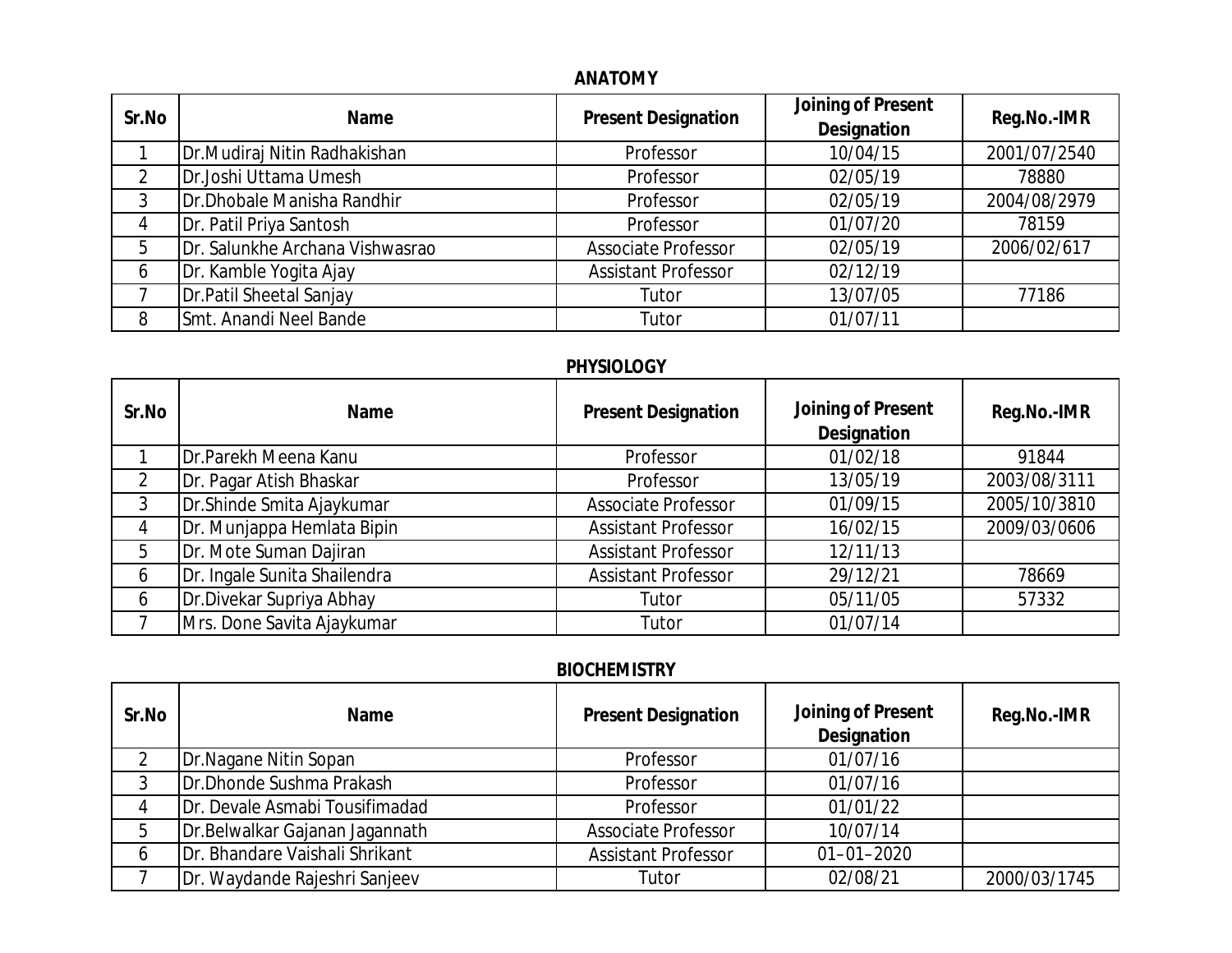|    | <b>IDr. Mankapure Rucha Suhas</b>        | Tutor | 27/09/21   | 2021/06/6522 |
|----|------------------------------------------|-------|------------|--------------|
|    | Dr.Suryawanshi Madhur Milind             | Tutor | 25/10/21   | 2021/07/6766 |
| 10 | Dr. Suryawanshi Rhema Milind             | Tutor | 01/02/22   | 2019/02/0510 |
|    | <b>IDr. Arawattigi Annapurna Vinyank</b> | Tutor | 21/02/2022 | 2005103870   |

### **MICROBIOLOGY**

| Sr. No | Name                         | <b>Present Designation</b> | Joining of Present<br>Designation | Reg.No.-IMR   |
|--------|------------------------------|----------------------------|-----------------------------------|---------------|
|        | Dr.Gadgil Shubhangi Anirudha | Professor                  | 01/08/16                          | 61544         |
| 2      | Dr.Shah Shilpa Rajesh        | Professor                  | 16/05/16                          | 83430         |
| 3      | Dr. Mohite Ravindra Shivaji  | Professor                  | 02/05/19                          | 2000/01/00341 |
| 4      | Dr.Patil Santosh Shankar     | <b>Associate Professor</b> | 01/07/14                          |               |
| 5      | Dr. Karanje Nisha Chaitanya  | <b>Associate Professor</b> | 02/05/19                          | 2014/09/4161  |
| 6      | Dr. Attar Neelam Riyaz       | <b>Associate Professor</b> | 02/05/19                          | 2005/01/0522  |
|        | Miss. Jadhav Pradnya Atmaram | Tutor                      | 28/07/14                          |               |
| 8      | Dr. Attar Zulphan Rajjak     | Tutor                      | 03/02/22                          | 2021/04/3832  |
| Q      | Dr. Mohite Ajay Ashok        | Tutor                      | 09/02/22                          | 2021/05/4874  |

### **PATHOLOGY**

| Sr. No         | Name                          | <b>Present Designation</b> | Joining of Present | Reg.No.-IMR  |
|----------------|-------------------------------|----------------------------|--------------------|--------------|
|                |                               |                            | Designation        |              |
|                | Dr. Mane Vaibhav Pandurang    | Professor                  | 02/05/19           | 75472        |
| $\overline{2}$ | Dr. Gotekar Yashodhara Rajesh | Professor                  | 01/01/21           | 62237        |
| 3              | Dr. More Sagar Jaywantrao     | <b>Associate Professor</b> | 01/11/21           | 0147/01/2000 |
| 4              | Dr. Sale Sheetal Maheshkumar  | <b>Associate Professor</b> | 02/05/19           | 2005/10/3869 |
| 5              | Dr. Patil Amruta Ashok        | <b>Associate Professor</b> | 02/05/19           | 2009/06/2637 |
| 6              | Dr. Shinde Aparna Girish      | <b>Associate Professor</b> | 03/05/21           | 2009/09/3244 |
|                | Dr. Wakker Darshana Narayan   | <b>Associate Professor</b> | 01/10/21           | 2007/05/2027 |
| 8              | Dr. Isha Bansal               | <b>Assistant Professor</b> | 26/03/19           | 2014/09/4418 |
| 9              | Dr. Anuja Uddhavrao Paul      | <b>Assistant Professor</b> | 08/11/21           | 2014/04/1731 |
| 10             | Dr Zaidi Syeda Shahnaaz       | Tutor                      | 08/02/21           | 2014/05/2445 |
| 11             | Dr. Lori Swami                | Tutor                      | 29/07/21           | MP-19165     |
| 12             | Dr. Gloria Khumanthem         | Tutor                      | 07/08/21           | MMC-02008    |

**PHARMACOLOGY**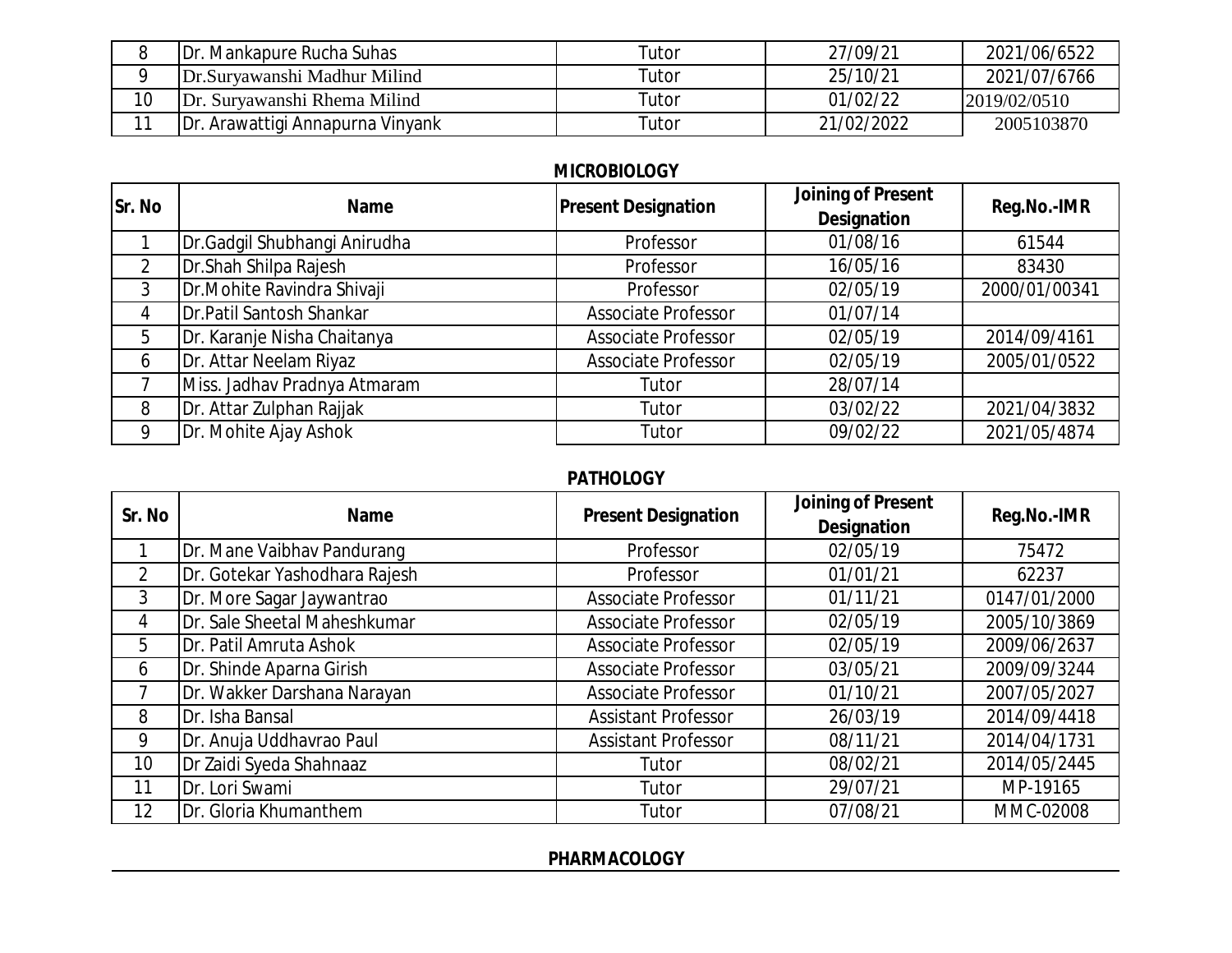| Sr. No. | Name                           | <b>Present Designation</b> | Joining of Present<br>Designation | Reg.No.-IMR  |
|---------|--------------------------------|----------------------------|-----------------------------------|--------------|
|         | Dr.Limaye Ramchandra Prabhakar | Professor                  | 01/03/06                          | 71953        |
|         | Dr. Shetti Santoshkumar Ashok  | <b>Associate Professor</b> | 02/05/19                          | 75556        |
| 3       | Dr. Patil Aditi Nitin          | <b>Associate Professor</b> | 01/06/21                          | 2011/01/0068 |
| 4       | Dr.Magadum Madhushree Sunil    | <b>Assistant Professor</b> | 01/01/15                          | 2011/05/1526 |
| 5       | Dr. Jagdale Sachin Ganpatrao   | <b>Assistant Professor</b> | 01/01/21                          | 2004/03/1710 |
| 6       | Dr. Pendhari Shabbir Rafik     | <b>Assistant Professor</b> | 07/01/19                          |              |
|         | Dr. Kulkarni Avdhoot Pratap    | <b>Assistant Professor</b> | 01/02/17                          |              |
| 8       | Dr. Patil Mukund Chandrakant   | Tutor                      | 02/07/22                          | 2022/02/0294 |
| 8       | Mrs. Patil Pallavi Pradip      | Tutor                      | 01/07/15                          |              |

### **FORENSIC MEDICINE & TOXICOLOGY**

| Sr. No. | <b>Name</b>                        | <b>Present Designation</b> | Joining of Present<br>Designation | Reg.No.-IMR  |
|---------|------------------------------------|----------------------------|-----------------------------------|--------------|
|         | Dr. Sunil Satyanarayanarao Kadam   | Professor                  | 20/12/19                          | 59314        |
|         | Dr.Magdum Suchita Vidyadhar        | Tutor                      | 01/12/11                          | 77393        |
|         | Dr. Gurav Vitthal Nagendra         | Tutor                      | 17/04/15                          | 49766        |
|         | Dr. Dooddannavar Shreeya Shivanand | Tutor                      | 12/10/21                          | 2021/01/0281 |

### **COMMUNITY MEDICINE**

| Sr. No.        | <b>Name</b>                          | <b>Present Designation</b> | Joining of Present | Reg.No.-IMR      |
|----------------|--------------------------------------|----------------------------|--------------------|------------------|
|                |                                      |                            | Designation        |                  |
|                | Dr.Dhumale Girish Bhimrao            | Professor                  | 16/03/06           | 60374            |
| $\overline{2}$ | Dr. Quraishi Sanjaykumar Raguel      | Professor                  | 01/09/15           | 62194            |
| 3              | Dr. Kusum Shrirang Mane              | Professor                  |                    | KMC/102595/6/1/2 |
|                |                                      |                            | 10/07/20           | 014              |
| 4              | Dr.Dhoble Randhir Vishnupant         | <b>Associate Professor</b> | 02/05/19           | 91153            |
| 5              | Dr. Waghachavare Vivek Baliram       | <b>Associate Professor</b> | 02/05/19           | 2008/03/0739     |
| 6              | Dr. Sawant Meenakshi Rajendra        | <b>Assistant Professor</b> | 01/08/16           | 78536            |
|                | Dr. Vivek Shivajirao Behere          | <b>Assistant Professor</b> | 08/02/18           | 2007/12/4103     |
| 8              | Dr. Sheetu Maharaj Krishan Jailkhani | <b>Assistant Professor</b> | 01/03/18           | 2009/03/0831     |
| 9              | Dr. Kadam Jitesh Hanmantrao          | <b>Assistant Professor</b> | 02/07/18           | 2015/03/0862     |
| 10             | Dr Mayuri Ashok Rotti                | <b>Assistant Professor</b> | 29/04/21           | 100630           |
| 11             | Smt.Gore Alka Dilip                  | Statistician cum Tutor     | 17/07/08           |                  |
| 12             | Dr. Kadam Prashant Raghunathrao      | <b>Assistant Professor</b> | 01/06/21           | 2011/04/0729     |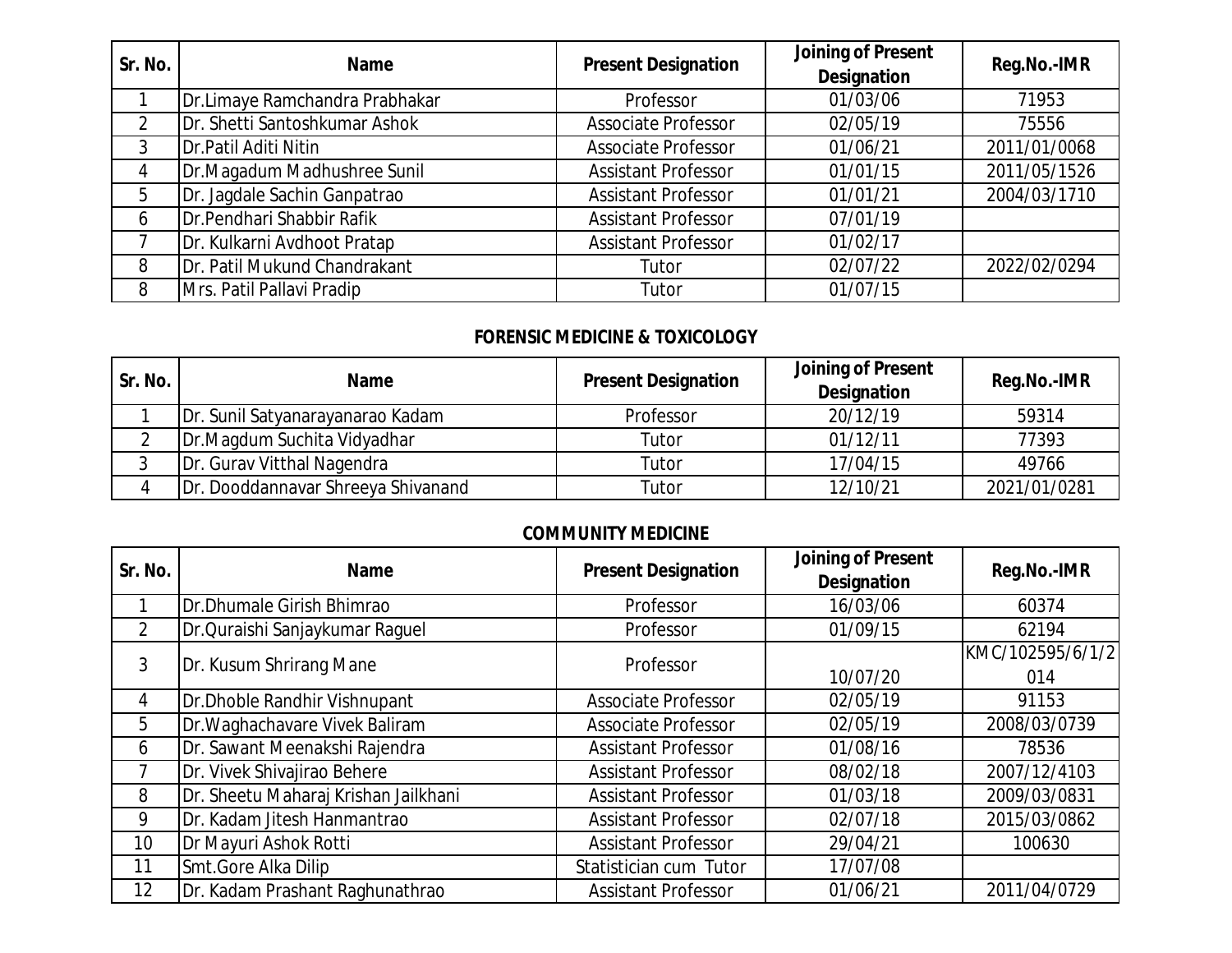| $\sim$<br>.<br>. | satish Madhav<br>$\sim$ $\sim$<br>$\overline{\phantom{a}}$<br>'Dr<br>Sarat | utor | $^{21/02/16}$ | 69941              |
|------------------|----------------------------------------------------------------------------|------|---------------|--------------------|
| . .<br>IД        | . Patil <sup>c</sup><br>Dr<br>Javsing<br>Sourabh<br>. .                    | utor | 02/05/22      | 2/02/0315<br>ົາດາ″ |

# **OTO-RHINO-LARYNOLOGY**

| Sr.No | Name                              | <b>Present Designation</b> | Joining of Present<br>Designation | Reg.No.-IMR  |
|-------|-----------------------------------|----------------------------|-----------------------------------|--------------|
|       | <b>IDr. Nilakhe Sachin Sharad</b> | Professor                  | 01/12/17                          | 2001/07/2492 |
|       | Dr.Dorkar Shashikant Narayan      | <b>Associate Professor</b> | 01/06/06                          | 63016        |
|       | Dr. Purohit Ashok Prabhakar       | <b>Associate Professor</b> | 01/07/14                          | 60475        |
|       | Dr. Satpute Hemraj Anil           | <b>Assistant Professor</b> | 02/04/18                          | 2008/03/0734 |
|       | Dr. Kole Amit Sharad              | <b>Assistant Professor</b> | 02/05/19                          | 2017/03/526  |

## **OPHTHALMOLOGY**

| Sr.No | Name                           | <b>Present Designation</b> | Joining of Present<br>Designation | Reg.No.-IMR  |
|-------|--------------------------------|----------------------------|-----------------------------------|--------------|
|       | Dr.Joshi Ajit Kamalakar        | Professor                  | 09/05/16                          | 59649        |
|       | Dr. Gotekar Rajesh Balkrishna  | Professor                  | 01/01/21                          | 61907        |
|       | Dr. Mrs. Patil Sakshi Ravikant | <b>Associate Professor</b> | 15/01/18                          | 2013/12/3602 |
|       | Dr. Hanumant Rangnath Mandlik  | <b>Associate Professor</b> | 01/01/21                          | 2010/06/2320 |
|       | 5 Dr. Hankare pravin prakash   | Assistant Professor        | 01/01/22                          | 12-45208     |

| Sr.No          | <b>Name</b>                    | <b>Present Designation</b> | Joining of Present<br>Designation | Reg.No.-IMR  |
|----------------|--------------------------------|----------------------------|-----------------------------------|--------------|
|                | Dr.Paranjpe Jyostna Satish     | Professor                  | 01/10/15                          | 51094        |
| $\overline{2}$ | Dr.Shikalgar Shama Salahuddin  | Professor                  | 20/07/10                          | 55603        |
| 3              | Dr.Jadhav Vasudha Ranjeetsinha | Professor                  | 01/09/16                          | 62484        |
| 4              | Dr.Mane Manohar Vilas          | Professor                  | 02/05/19                          | 2002/01/145  |
| 5              | Dr.Lomte Prashant Atmaram      | Professor                  | 01/01/21                          | 80565        |
|                | Dr. Kumbhar Ganesh Mallappa    | <b>Assistant Professor</b> | 01/08/14                          | 62691        |
| 8              | Dr. Jadhav Kavita Vijay        | <b>Assistant Professor</b> | 02/05/19                          | 68218        |
| 9              | Dr. Patil Varsha Kunal         | <b>Assistant Professor</b> | 02/05/19                          | 217/10/4878  |
| 10             | Dr Dorkar Jitendra Subhash     | <b>Assistant Professor</b> | 01/01/21                          | 2008/05/2107 |
| 11             | Dr. Thote Ravikiran Jangonda   | <b>Assistant Professor</b> | 01/01/21                          | 2008/03/0750 |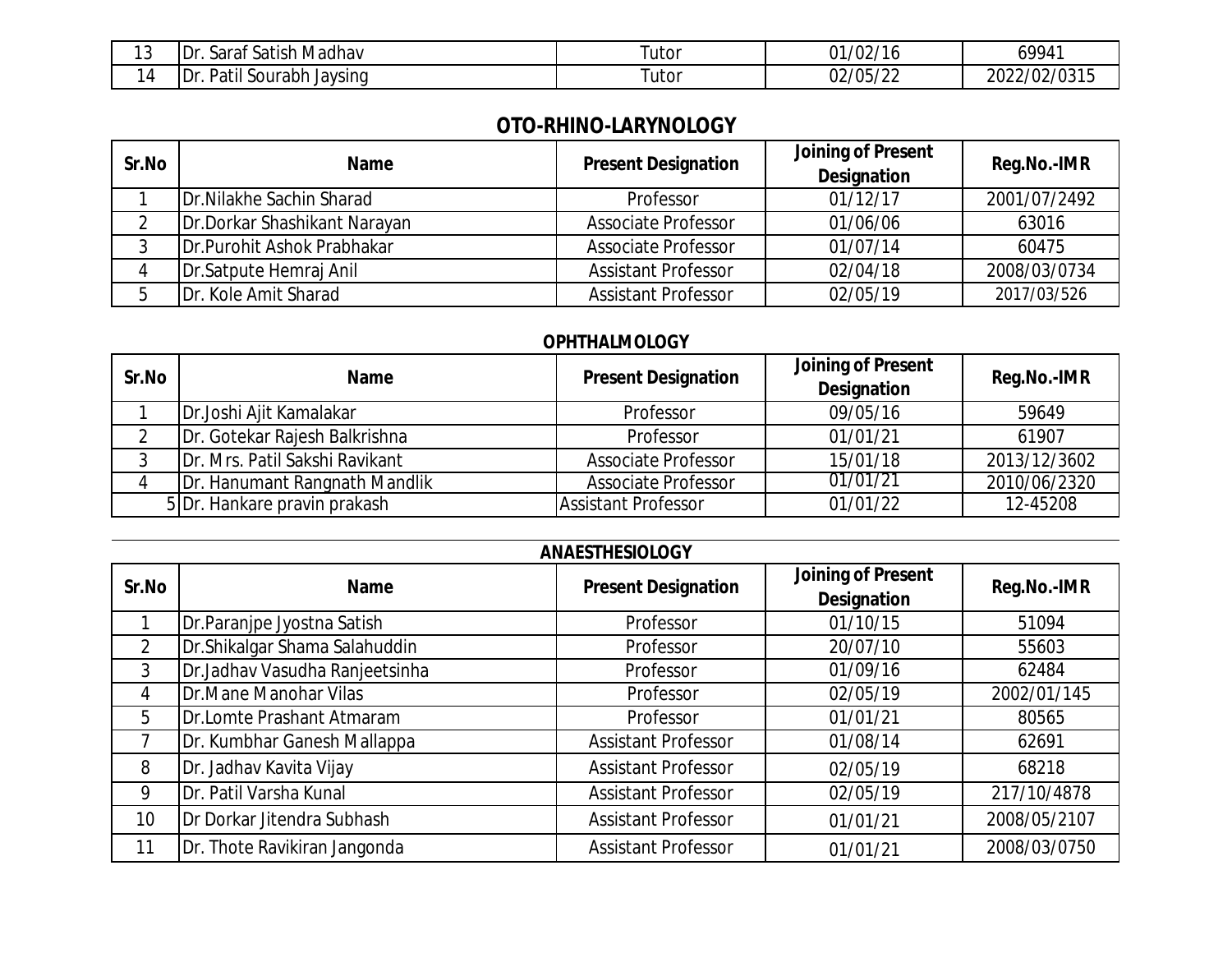# **Emergency Medicine**

| Sr.No | <b>Name</b>                     | <b>Present Designation</b> | Joining of Present<br>Designation | Reg.No.-IMR  |
|-------|---------------------------------|----------------------------|-----------------------------------|--------------|
|       | <b>IDr. Gaikwad Shilpa Anil</b> | Professor & Head           | 03/10/19                          | 2000/02/1484 |
|       | Dr. Kothawale Sachin Prabhakar  | <b>Associate Professor</b> | 01/08/19                          | 2005/02/1225 |
|       |                                 |                            |                                   |              |

# **ORTHOPAEDICS**

| Sr.No           | Name                             | <b>Present Designation</b> | Joining of Present | Reg.No.-IMR  |
|-----------------|----------------------------------|----------------------------|--------------------|--------------|
|                 |                                  |                            | Designation        |              |
|                 | Dr.Patil Sunil Vishnu            | Professor                  | 15/07/14           | 56017        |
| $\overline{2}$  | Dr.Deshpande Shrikant Balkrishna | Professor                  | 01/09/16           | 73127        |
| 3               | Dr.Isapure Willam Anand          | <b>Associate Professor</b> | 01/08/15           | 65774        |
| 4               | Dr.Kulloli Santosh Shivagonda    | <b>Associate Professor</b> | 03/05/19           | 2001/01/206  |
| 5               | Dr. Rahil Bahadur Jiwani         | <b>Associate Professor</b> | 02/08/21           | 2011051272   |
| 6               | Dr.Mehta Satish Divakar          | <b>Assistant Professor</b> | 01/09/17           | 52013        |
|                 | Dr. Kadam Abhijit Maruti         | <b>Assistant Professor</b> | 16/01/20           | 2015/01/0011 |
| 8               | Dr. Taralekar Goutam Ajit        | <b>Assistant Professor</b> | 02/03/20           | 2001010273   |
| 9               | Dr. Kulkarni Harshal Uday        | <b>Assistant Professor</b> | 13/05/19           | 2006/01/370  |
| 10 <sup>°</sup> | Dr. Mahadik Sujay Kakasaheb      | <b>Assistant Professor</b> | 01/07/20           | 2016/07/1563 |
| 11              | Dr. Shinde Girish Suryakant      | <b>Assistant Professor</b> | 08/05/19           | 2004/02/0819 |
| 12              | Dr. Shinde Omkar Ranjit          | <b>Assistant Professor</b> | 15/09/21           | 2014/07/3152 |

#### **PSYCHIATRY**

| Sr.No | Name                            | <b>Present Designation</b> | Joining of Present<br>Designation | Reg.No.-IMR  |
|-------|---------------------------------|----------------------------|-----------------------------------|--------------|
|       | Dr.Gaikwad Sudhir Jaywant       | Professor                  | 23/08/10                          | 47893        |
|       | <b>IDr. Patil Nitin Prakash</b> | <b>Associate Professor</b> | 19/10/15                          | 2004/03/1968 |
|       | Dr.Ghatge Sachin Uday           | <b>Assistant Professor</b> | 01/07/14                          | 83732        |
|       | Dr.Kulkarni Sagar Vilas         | <b>Assistant Professor</b> | 01/08/15                          | 2001/01/139  |
|       | Dr. Kumbhar Mahesh Anandrao     | <b>Assistant Professor</b> | 01/12/15                          | 2006/10/3338 |

### **PAEDIATRICS**

| Sr.No | Name | נµיק∨י<br>Designation<br>$\cdot$ . $\sim$ | . .<br><b>Present</b><br>Joinina<br>01<br>Designation | .-IMR<br>Rea<br>.NO |
|-------|------|-------------------------------------------|-------------------------------------------------------|---------------------|
|-------|------|-------------------------------------------|-------------------------------------------------------|---------------------|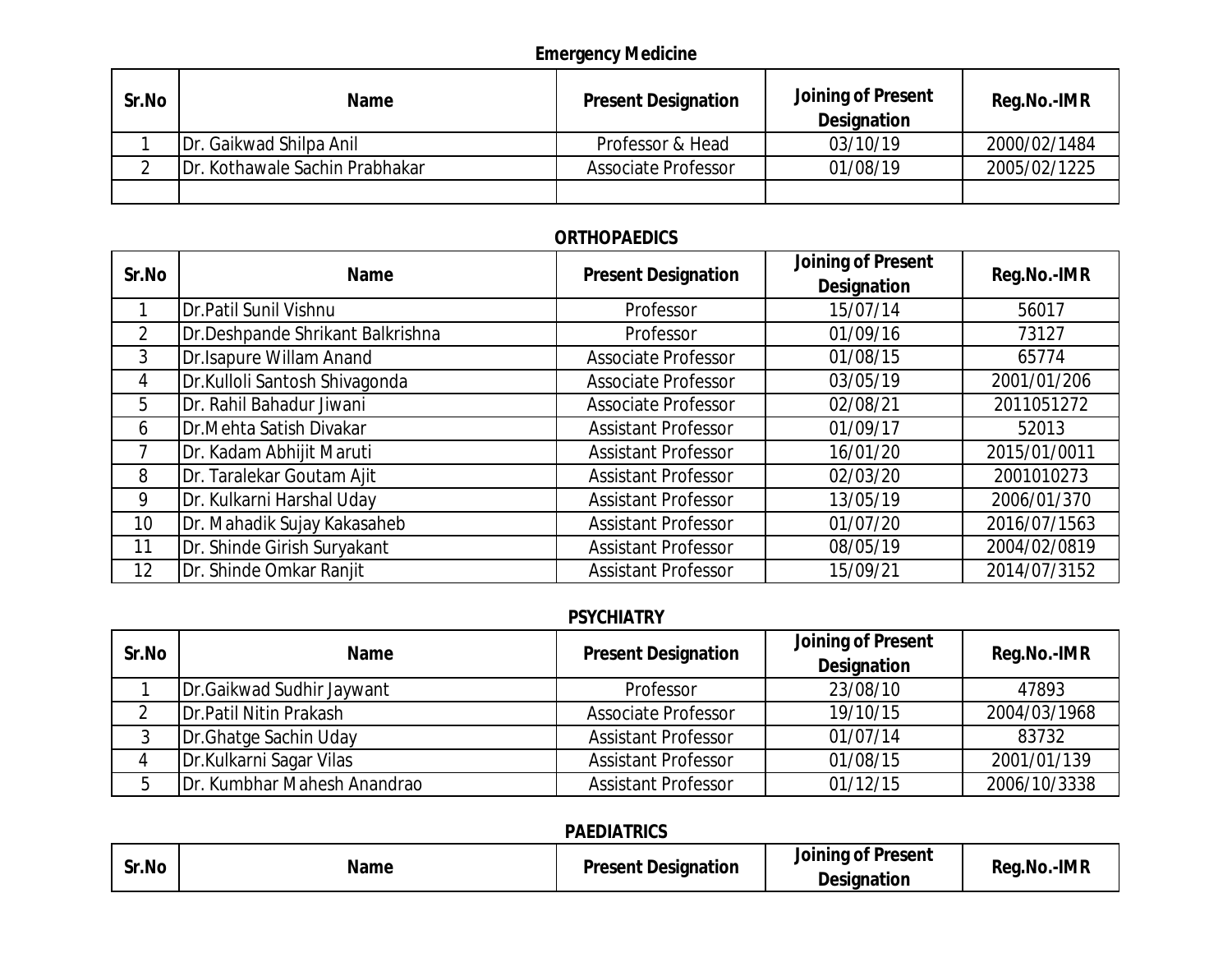| Dr.Dhanawade Sara S.               | Professor                  | 15/04/06   | 2007/03/389  |
|------------------------------------|----------------------------|------------|--------------|
| Dr.Kumbhar Suhas Giramalla         | Professor                  | 15/03/16   | 84767        |
| Dr.Kulkarni Mrunalini Kedariprasad | <b>Associate Professor</b> | 16/11/15   | 70370        |
| Dr. Amnapure Prakash Appasaheb     | <b>Associate Professor</b> | 30/10/2021 | 57108        |
| Dr.Kawade Rahul Vilas              | <b>Assistant Professor</b> | 01/02/13   | 81189        |
| Dr. Mirajkar Swapnil Chandrakant   | <b>Associate Professor</b> | 01/02/22   | 2010/03/0445 |
| Dr Kinikar Utkarsha Shirish        | <b>Assistant Professor</b> | 01/04/21   | 2014/04/1083 |
| <b>IDr. Bhave Siddharth Suhas</b>  | <b>Assistant Professor</b> | 11/01/21   | 2011/03/0353 |
| Dr. Gadre Ketan Pratap             | <b>Assistant Professor</b> | 11/03/21   | 2010/05/1788 |

#### **OBSTETRICS & GYNAECOLOGY**

| Sr.No | <b>Name</b>                      | <b>Present Designation</b> | Joining of Present<br>Designation | Reg.No.-IMR  |
|-------|----------------------------------|----------------------------|-----------------------------------|--------------|
|       | Dr.Jadhav Vidya Manoj            | Professor                  | 16/04/14                          | 73091        |
|       | Dr.Deshpande Sanjivani Ashok     | Professor                  | 01/07/14                          | 2006/05/2529 |
| 3     | Dr.Bhat Smita Krishanrao         | Professor                  | 01/09/20                          | 68166        |
| 4     | Dr. Jadhav Sharavari Vikramsinha | Professor                  | 01/01/21                          | 66189        |
| 5     | Dr. Salunkhe Satyajeet Vilas     | <b>Assistant Professor</b> | 20/05/19                          | 2006/03/1451 |
| 6     | Dr. Salunkhe Gouri Satyajeet     | <b>Assistant Professor</b> | 20/05/19                          | 2004/02/1046 |
|       | Dr. Trishala R Magdum            | <b>Assistant Professor</b> | 01/01/21                          | 2008/09/3185 |
| 8     | Dr.Kukarni Abhishekh Anand       | <b>Assistant Professor</b> | 14/02/2022                        | 2007/06/2609 |
| Q     | Dr. Nitave Soumi Sanjay          | <b>Assistant Professor</b> | 14/02/2022                        | 2013/05/1431 |

| Sr.No          | <b>Name</b>                     | <b>Present Designation</b>      | Joining of Present<br>Designation | Reg.No.-IMR  |
|----------------|---------------------------------|---------------------------------|-----------------------------------|--------------|
|                | Dr. Nikit Mehta                 | Professor                       | 01/01/21                          | 40651        |
| $\overline{2}$ | Dr. Mane Vijaykumar Satishrao   | Professor                       | 01/01/22                          | 65186        |
| 3              | Dr. Natekar Asit Shriniwas      | <b>Associate Professor</b>      | 01/01/22                          | 62632        |
| 4              | Dr. Nagapurkar Abhijeet Devidas | <b>Associate Professor</b>      | 01/01/22                          | 2000/03/0456 |
| 5              | Dr. Kelkar Tanvi Subhash        | <b>Associate Professor</b>      | 30/07/21                          | 2017/04/1438 |
|                |                                 |                                 |                                   |              |
|                |                                 | <b>INTERVENTIONAL RADIOLOGY</b> |                                   |              |
| Sr.No          | <b>Name</b>                     | <b>Present Designation</b>      | Joining of Present<br>Designation | Reg.No.-IMR  |
|                | Dr. Mohan Abhinav Amarnath      | <b>Associate Professor</b>      | 01/12/21                          | 2008/04/1704 |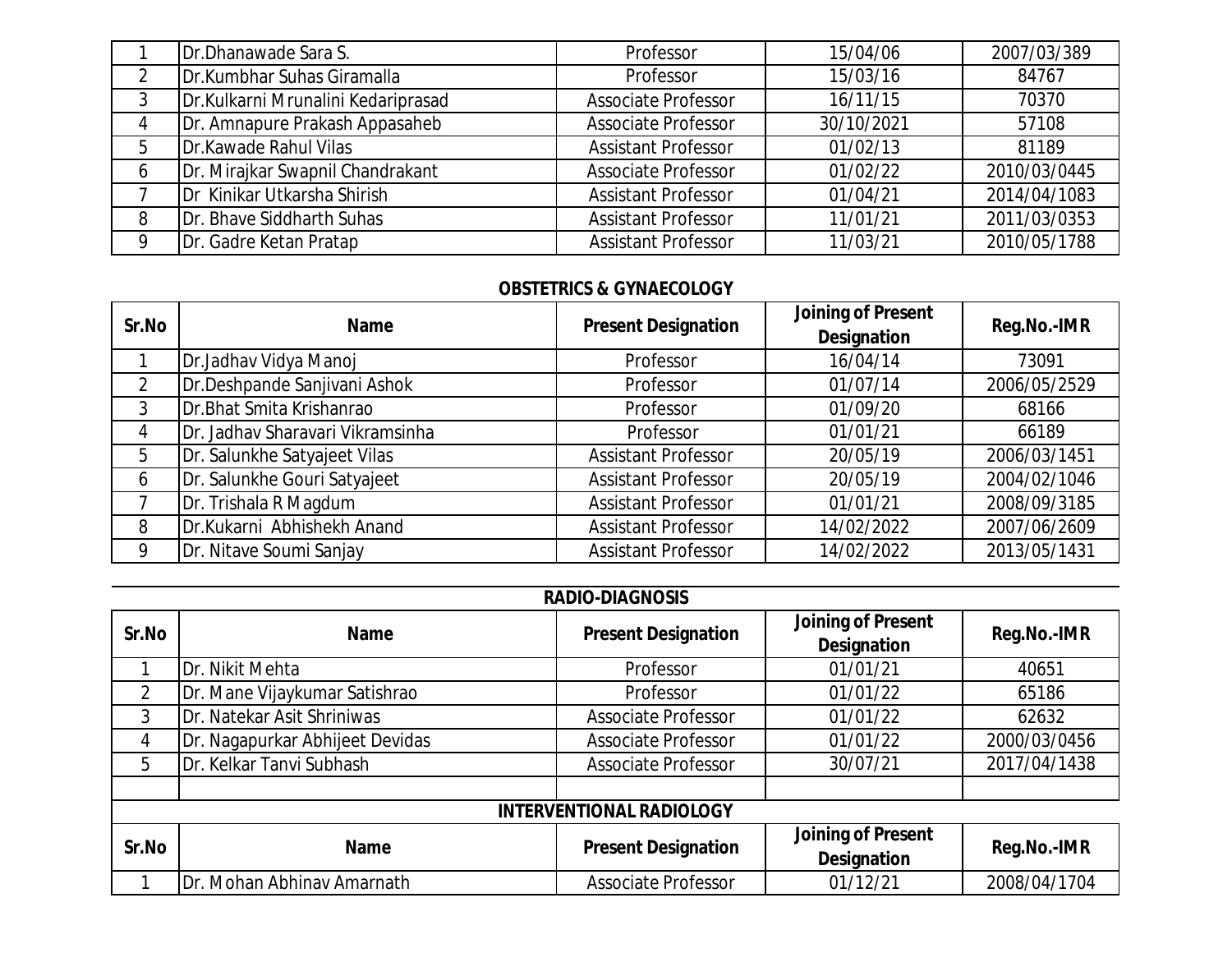| <b>GENERAL SURGERY</b> |                                  |                            |                                   |              |
|------------------------|----------------------------------|----------------------------|-----------------------------------|--------------|
| Sr.No                  | Name                             | <b>Present Designation</b> | Joining of Present<br>Designation | Reg.No.-IMR  |
| 1                      | Dr.Prabhu Vinod Varada           | Professor                  | 02/12/16                          | 62211        |
| $\overline{2}$         | Dr. Deshmukh Shahaji Vishwasrao  | Professor                  | 01/10/19                          | 38832        |
| 3                      | Dr. Mote Dajiram Govinda         | Professor                  | 12/11/13                          | 76394        |
| 4                      | Dr. Mrs. Killedar Madhura Milind | Professor                  | 15/06/15                          | 68120        |
| 5                      | Dr. Moses Augustine Watre Ingty  | Professor                  | 01/09/16                          | 57993        |
| 6                      | Dr.Gandhi Chinmay Sumatilal      | Professor                  | 02/05/19                          | 61993        |
| 7                      | Dr. Sawant Sharad Shamrao        | <b>Associate Professor</b> | 01/02/16                          | 73015        |
| 8                      | Dr.Magdum Sunil Bajarang         | <b>Associate Professor</b> | 01/09/15                          | 2004/01/3011 |
| 9                      | Dr. Parag Vijay Hawaldar         | <b>Associate Professor</b> | 01/09/21                          | 2002/01/205  |
| 10                     | Dr. Lokare Vinayak Sadashiv      | <b>Assistant Professor</b> | 01/01/18                          | 2007/05/1374 |
| 11                     | Dr. Kulkarni Sanjay Bhalchandra  | <b>Assistant Professor</b> | 01/06/19                          | 60875        |
| 12                     | Dr. Mahapure Sunil Balu          | <b>Assistant Professor</b> | 01/06/19                          | 53197        |
| 13                     | Dr. Kalagi Mallikarjun           | <b>Assistant Professor</b> | 01/06/19                          | 0068/01/2000 |
| 14                     | Dr. Avarade Umesh Mahadev        | <b>Assistant Professor</b> | 01/01/20                          | 2017/07/3642 |
| 15                     | Dr. Pudale Sunil kumar           | <b>Assistant Professor</b> | 01/07/20                          | 2019/11/6971 |
| 16                     | Dr. Zahid Aslam Shivani          | <b>Assistant Professor</b> | 10/04/21                          | 2015/031/093 |
| 17                     | Dr. Desai Rohit Suresh           | <b>Assistant Professor</b> | 27/07/21                          | 2014/03/0957 |

| Sr.No          | <b>Name</b>                     | <b>Present Designation</b> | Joining of Present<br>Designation | Reg.No.-IMR  |
|----------------|---------------------------------|----------------------------|-----------------------------------|--------------|
|                | Dr.Chivate Chidanand Gurunath   | Professor                  | 01/07/16                          | 65187        |
| $\overline{2}$ | Dr.Kulkarni Rajeev Balwantrao   | Professor                  | 01/12/05                          | 53586        |
| 3              | Dr. Shravasti Ravindra Kallappa | Professor                  | 15/07/09                          | 77101        |
|                | Dr.Awalekar Chidanand Devendra  | Professor                  | 01/12/11                          | 56895        |
| 5              | Dr.Awalekar Jayashree Chidanand | Professor                  | 01/01/16                          | 61143        |
| 6              | Dr.Palange Pankaj Bindusar      | Professor                  | 01/08/15                          | 79964        |
|                | Dr.Jadhav Vasant Baburao        | Professor                  | 02/05/19                          | 79327        |
| 8              | Dr. Palange Bindusar Damodar    | <b>Associate Professor</b> | 01/06/19                          | 58241        |
| 9              | Dr. Patil Harshal Shrikant      | <b>Assistant Professor</b> | 01/12/17                          | 2010/03/0749 |
| 10             | Dr. Surve Rahul Ashok           | <b>Assistant Professor</b> | 01/12/17                          | 2010/03/0741 |
| 11             | Dr. Paramshetti Vinod Shankar   | <b>Assistant Professor</b> | 01/06/19                          | 63054        |